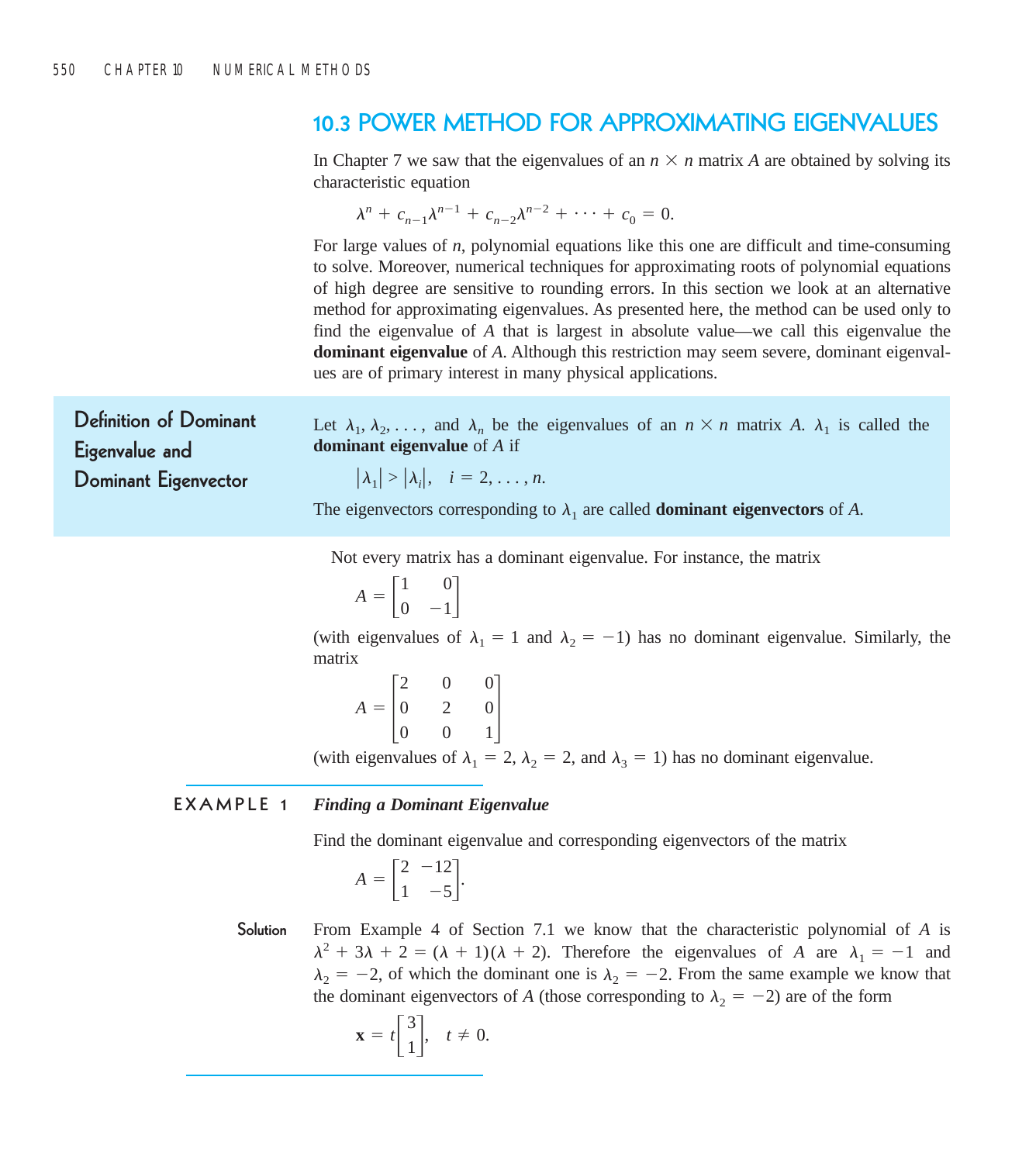# **The Power Method**

Like the Jacobi and Gauss-Seidel methods, the power method for approximating eigenvalues is iterative. First we assume that the matrix *A* has a dominant eigenvalue with corresponding dominant eigenvectors. Then we choose an initial approximation  $\mathbf{x}_0$  of one of the dominant eigenvectors of A. This initial approximation must be a *nonzero* vector in  $R<sup>n</sup>$ . Finally we form the sequence given by

$$
\mathbf{x}_1 = A\mathbf{x}_0
$$
  
\n
$$
\mathbf{x}_2 = A\mathbf{x}_1 = A(A\mathbf{x}_0) = A^2\mathbf{x}_0
$$
  
\n
$$
\mathbf{x}_3 = A\mathbf{x}_2 = A(A^2\mathbf{x}_0) = A^3\mathbf{x}_0
$$
  
\n
$$
\vdots
$$
  
\n
$$
\mathbf{x}_k = A\mathbf{x}_{k-1} = A(A^{k-1}\mathbf{x}_0) = A^k\mathbf{x}_0.
$$

For large powers of *k*, and by properly scaling this sequence, we will see that we obtain a good approximation of the dominant eigenvector of *A*. This procedure is illustrated in Example 2.

### **EXAMPLE 2** *Approximating a Dominant Eigenvector by the Power Method*

Complete six iterations of the power method to approximate a dominant eigenvector of

$$
A = \begin{bmatrix} 2 & -12 \\ 1 & -5 \end{bmatrix}.
$$

**Solution** We begin with an initial nonzero approximation of

$$
\mathbf{x}_0 = \begin{bmatrix} 1 \\ 1 \end{bmatrix}.
$$

We then obtain the following approximations.

*Iteration*  
\n
$$
\mathbf{x}_1 = A\mathbf{x}_0 = \begin{bmatrix} 2 & -12 \\ 1 & -5 \end{bmatrix} \begin{bmatrix} 1 \\ 1 \end{bmatrix} = \begin{bmatrix} -10 \\ -4 \end{bmatrix}
$$
\n
$$
\mathbf{x}_2 = A\mathbf{x}_1 = \begin{bmatrix} 2 & -12 \\ 1 & -5 \end{bmatrix} \begin{bmatrix} -10 \\ -4 \end{bmatrix} = \begin{bmatrix} 28 \\ 10 \end{bmatrix}
$$
\n
$$
\mathbf{x}_3 = A\mathbf{x}_2 = \begin{bmatrix} 2 & -12 \\ 1 & -5 \end{bmatrix} \begin{bmatrix} 28 \\ 10 \end{bmatrix} = \begin{bmatrix} -64 \\ -22 \end{bmatrix}
$$
\n
$$
\mathbf{x}_4 = A\mathbf{x}_3 = \begin{bmatrix} 2 & -12 \\ 1 & -5 \end{bmatrix} \begin{bmatrix} -64 \\ -22 \end{bmatrix} = \begin{bmatrix} 136 \\ 46 \end{bmatrix}
$$
\n
$$
\mathbf{x}_5 = A\mathbf{x}_4 = \begin{bmatrix} 2 & -12 \\ 1 & -5 \end{bmatrix} \begin{bmatrix} 136 \\ 46 \end{bmatrix} = \begin{bmatrix} -280 \\ -94 \end{bmatrix}
$$
\n
$$
\mathbf{x}_6 = A\mathbf{x}_5 = \begin{bmatrix} 2 & -12 \\ 1 & -5 \end{bmatrix} \begin{bmatrix} -280 \\ -94 \end{bmatrix} = \begin{bmatrix} 568 \\ 190 \end{bmatrix}
$$
\n
$$
\mathbf{x}_7 = A\mathbf{x}_8 = \begin{bmatrix} 2 & -12 \\ 1 & -5 \end{bmatrix} \begin{bmatrix} -280 \\ -94 \end{bmatrix} = \begin{bmatrix} 568 \\ 190 \end{bmatrix}
$$
\n
$$
\mathbf{x}_8 = A\mathbf{x}_9 = \begin{bmatrix} 2 & -12 \\ 1 & -5 \end{bmatrix} \begin{bmatrix} -280 \\ -94 \end{bmatrix} = \begin{bmatrix} 568 \\ 190 \end{bmatrix}
$$
\n
$$
\mathbf{x}_9 = A\mathbf{x}_0 = \begin{bmatrix} 2 & -12 \\ 1 & -5 \end{bmatrix} \begin{bmatrix} -280 \\ -94 \end
$$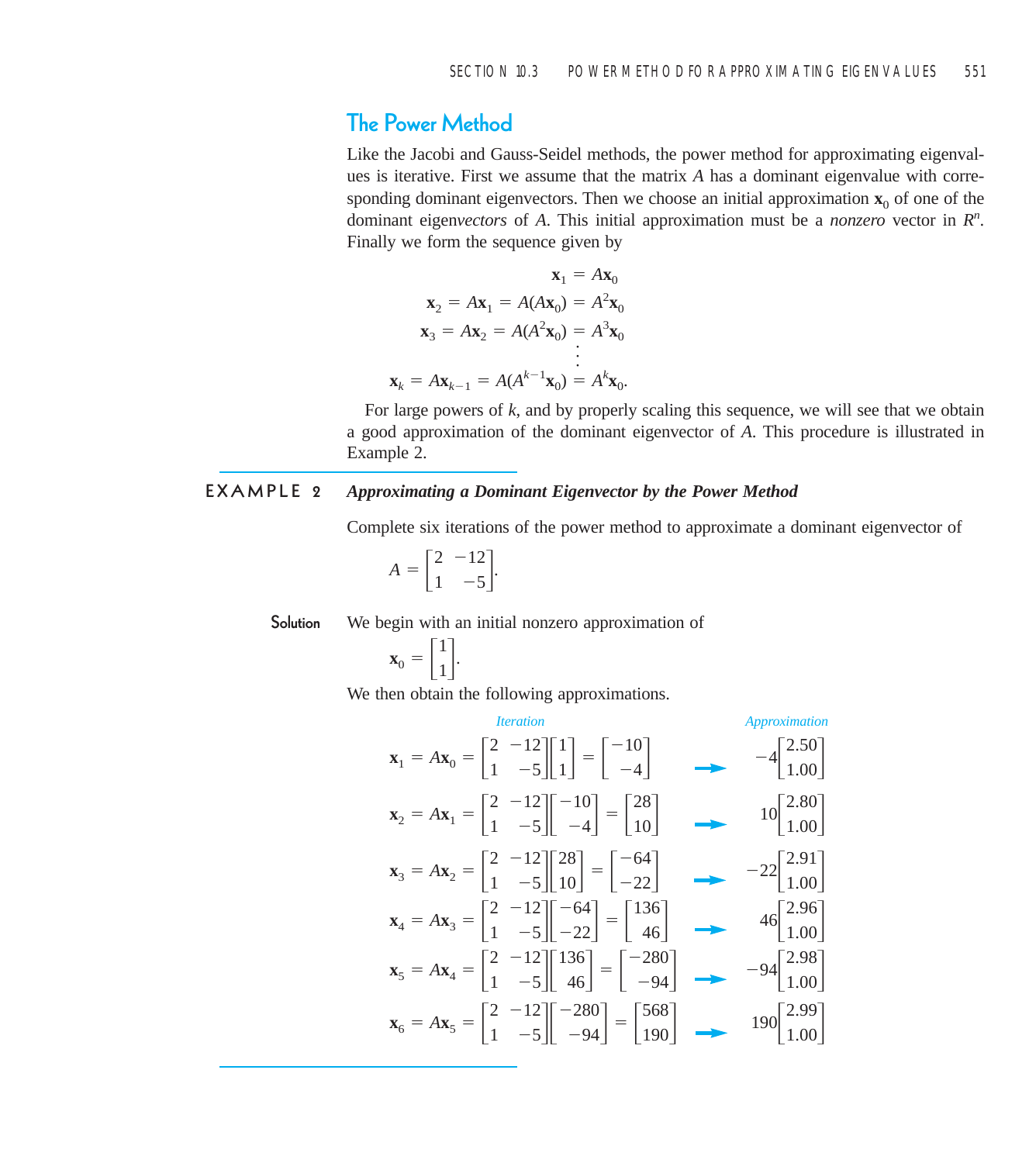Note that the approximations in Example 2 appear to be approaching scalar multiples of

 $\begin{bmatrix} 3 \\ 1 \end{bmatrix}$ 

which we know from Example 1 is a dominant eigenvector of the matrix

$$
A = \begin{bmatrix} 2 & -12 \\ 1 & -5 \end{bmatrix}.
$$

In Example 2 the power method was used to approximate a dominant eigenvector of the matrix A. In that example we already knew that the dominant eigenvalue of A was  $\lambda = -2$ . For the sake of demonstration, however, let us assume that we do not know the dominant eigenvalue of *A*. The following theorem provides a formula for determining the eigenvalue corresponding to a given eigenvector. This theorem is credited to the English physicist John William Rayleigh (1842–1919).

**Theorem 10.2** Determining an Eigenvalue from an Eigenvector

If **x** is an eigenvector of a matrix *A*, then its corresponding eigenvalue is given by

 $\lambda = \frac{A\mathbf{x} \cdot \mathbf{x}}{\mathbf{x} \cdot \mathbf{x}}$ .

This quotient is called the **Rayleigh quotient.**

**Proof** Since **x** is an eigenvector of *A*, we know that  $A$ **x** =  $\lambda$ **x**, and we can write

$$
\frac{A\mathbf{x}\cdot\mathbf{x}}{\mathbf{x}\cdot\mathbf{x}} = \frac{\lambda\mathbf{x}\cdot\mathbf{x}}{\mathbf{x}\cdot\mathbf{x}} = \frac{\lambda(\mathbf{x}\cdot\mathbf{x})}{\mathbf{x}\cdot\mathbf{x}} = \lambda.
$$

In cases for which the power method generates a good approximation of a dominant eigenvector, the Rayleigh quotient provides a correspondingly good approximation of the dominant eigenvalue. The use of the Rayleigh quotient is demonstrated in Example 3.

### **EXAMPLE 3** *Approximating a Dominant Eigenvalue*

Use the result of Example 2 to approximate the dominant eigenvalue of the matrix

$$
A = \begin{bmatrix} 2 & -12 \\ 1 & -5 \end{bmatrix}.
$$

**Solution** After the sixth iteration of the power method in Example 2, we had obtained.

$$
\mathbf{x}_6 = \begin{bmatrix} 568 \\ 190 \end{bmatrix} \approx 190 \begin{bmatrix} 2.99 \\ 1.00 \end{bmatrix}.
$$

With  $\mathbf{x} = (2.99, 1)$  as our approximation of a dominant eigenvector of *A*, we use the Rayleigh quotient to obtain an approximation of the dominant eigenvalue of *A*. First we compute the product *A***x.**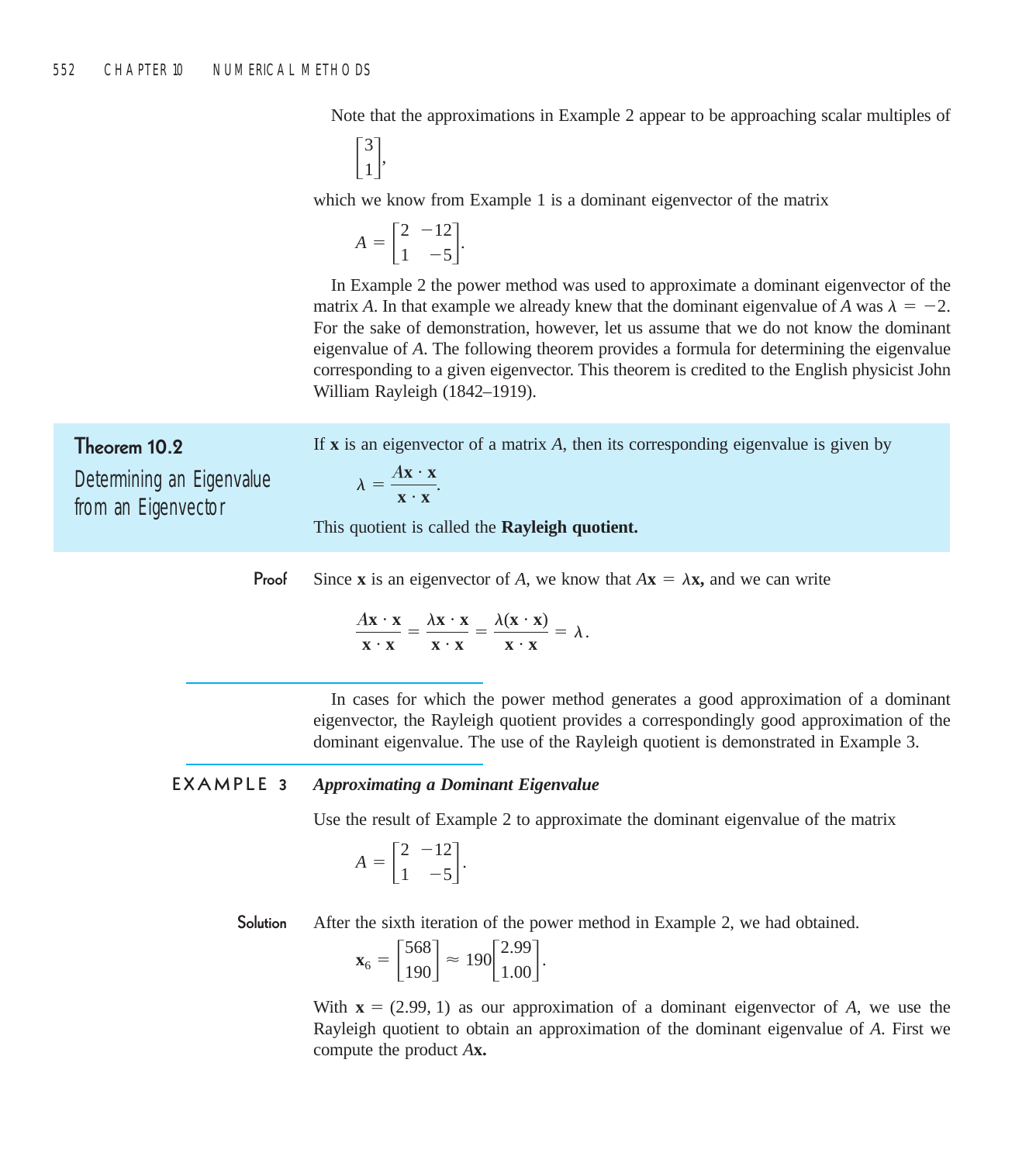$$
A\mathbf{x} = \begin{bmatrix} 2 & -12 \\ 1 & -5 \end{bmatrix} \begin{bmatrix} 2.99 \\ 1.00 \end{bmatrix} = \begin{bmatrix} -6.02 \\ -2.01 \end{bmatrix}
$$

Then, since

$$
A\mathbf{x} \cdot \mathbf{x} = (-6.02)(2.99) + (-2.01)(1) \approx -20.0
$$

and

$$
\mathbf{x} \cdot \mathbf{x} = (2.99)(2.99) + (1)(1) \approx 9.94,
$$

we compute the Rayleigh quotient to be

$$
\lambda = \frac{A\mathbf{x} \cdot \mathbf{x}}{\mathbf{x} \cdot \mathbf{x}} \approx \frac{-20.0}{9.94} \approx -2.01,
$$

which is a good approximation of the dominant eigenvalue  $\lambda = -2$ .

From Example 2 we can see that the power method tends to produce approximations with large entries. In practice it is best to "scale down" each approximation before proceeding to the next iteration. One way to accomplish this **scaling** is to determine the component of  $A$ **x**<sub>*i*</sub> that has the largest absolute value and multiply the vector  $A$ **x**<sub>*i*</sub> by the reciprocal of this component. The resulting vector will then have components whose absolute values are less than or equal to 1. (Other scaling techniques are possible. For examples, see Exercises 27 and 28.

#### **EXAMPLE 4** *The Power Method with Scaling*

Calculate seven iterations of the power method with *scaling* to approximate a dominant eigenvector of the matrix

$$
A = \begin{bmatrix} 1 & 2 & 0 \\ -2 & 1 & 2 \\ 1 & 3 & 1 \end{bmatrix}.
$$

Use  $\mathbf{x}_0 = (1, 1, 1)$  as the initial approximation.

**Solution** One iteration of the power method produces

$$
A\mathbf{x}_0 = \begin{bmatrix} 1 & 2 & 0 \\ -2 & 1 & 2 \\ 1 & 3 & 1 \end{bmatrix} \begin{bmatrix} 1 \\ 1 \\ 1 \end{bmatrix} = \begin{bmatrix} 3 \\ 1 \\ 5 \end{bmatrix},
$$

and by scaling we obtain the approximation

$$
\mathbf{x}_1 = \frac{1}{5} \begin{bmatrix} 3 \\ 1 \\ 5 \end{bmatrix} = \begin{bmatrix} 0.60 \\ 0.20 \\ 1.00 \end{bmatrix}.
$$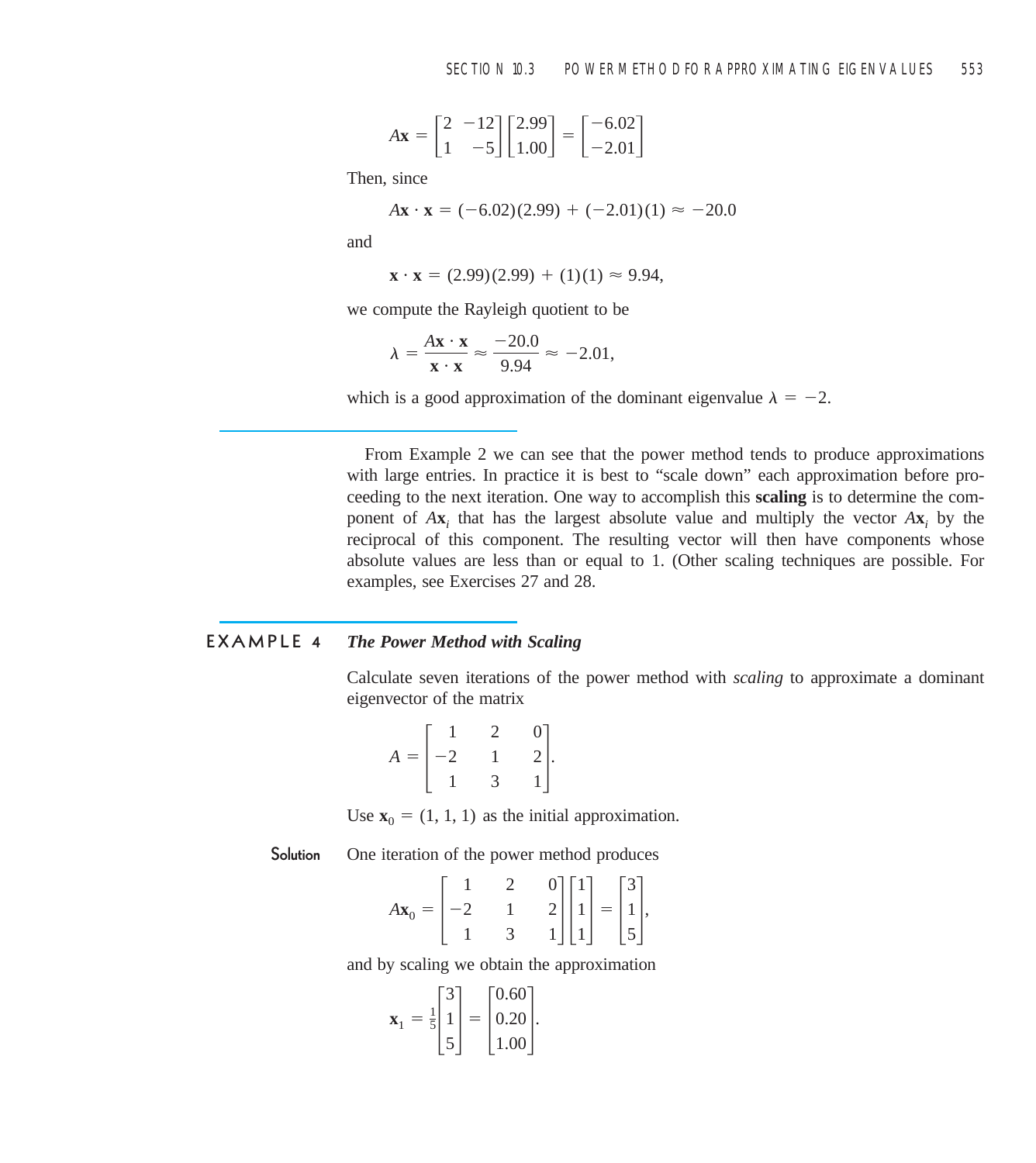A second iteration yields

$$
A\mathbf{x}_1 = \begin{bmatrix} 1 & 2 & 0 \\ -2 & 1 & 2 \\ 1 & 3 & 1 \end{bmatrix} \begin{bmatrix} 0.60 \\ 0.20 \\ 1.00 \end{bmatrix} = \begin{bmatrix} 1.00 \\ 1.00 \\ 2.20 \end{bmatrix}
$$

and

$$
\mathbf{x}_2 = \frac{1}{2.20} \begin{bmatrix} 1.00 \\ 1.00 \\ 2.20 \end{bmatrix} = \begin{bmatrix} 0.45 \\ 0.45 \\ 1.00 \end{bmatrix}.
$$

Continuing this process, we obtain the sequence of approximations shown in Table 10.6. TABLE 10.6

| $X_0$ $X_1$ $X_2$ $X_3$ $X_4$ $X_5$ $X_6$ $X_7$                                                                                                                                                                                                                                                                                                                                                                          |  |  |  |
|--------------------------------------------------------------------------------------------------------------------------------------------------------------------------------------------------------------------------------------------------------------------------------------------------------------------------------------------------------------------------------------------------------------------------|--|--|--|
| $\begin{bmatrix} 1.00 \\ 1.00 \\ 1.00 \end{bmatrix} \quad \begin{bmatrix} 0.60 \\ 0.20 \\ 1.00 \end{bmatrix} \quad \begin{bmatrix} 0.45 \\ 0.45 \\ 1.00 \end{bmatrix} \quad \begin{bmatrix} 0.48 \\ 0.55 \\ 1.00 \end{bmatrix} \quad \begin{bmatrix} 0.51 \\ 0.51 \\ 1.00 \end{bmatrix} \quad \begin{bmatrix} 0.50 \\ 0.49 \\ 1.00 \end{bmatrix} \quad \begin{bmatrix} 0.50 \\ 0.50 \\ 1.00 \end{bmatrix} \quad \begin{$ |  |  |  |
|                                                                                                                                                                                                                                                                                                                                                                                                                          |  |  |  |

From Table 10.6 we approximate a dominant eigenvector of *A* to be

$$
\mathbf{x} = \begin{bmatrix} 0.50 \\ 0.50 \\ 1.00 \end{bmatrix}.
$$

Using the Rayleigh quotient, we approximate the dominant eigenvalue of A to be  $\lambda = 3$ . (For this example you can check that the approximations of **x** and  $\lambda$  are exact.)

REMARK : Note that the *scaling factors* used to obtain the vectors in Table 10.6,

| $\mathbf{x}_1$ $\mathbf{x}_2$ $\mathbf{x}_3$ $\mathbf{x}_4$ $\mathbf{x}_5$ $\mathbf{x}_6$ $\mathbf{x}_7$                                         |  |  |  |
|--------------------------------------------------------------------------------------------------------------------------------------------------|--|--|--|
| $\downarrow\qquad\qquad\downarrow\qquad\qquad\downarrow\qquad\qquad\downarrow\qquad\qquad\downarrow\qquad\qquad\downarrow\qquad\qquad\downarrow$ |  |  |  |
| 5.00 2.20 2.82 3.13 3.02 2.99 3.00,                                                                                                              |  |  |  |

are approaching the dominant eigenvalue  $\lambda = 3$ .

In Example 4 the power method with scaling converges to a dominant eigenvector. The following theorem tells us that a sufficient condition for convergence of the power method is that the matrix *A* be diagonalizable (and have a dominant eigenvalue).

### **Theorem 10.3**

Convergence of the Power Method

If *A* is an  $n \times n$  diagonalizable matrix with a dominant eigenvalue, then there exists a nonzero vector  $\mathbf{x}_0$  such that the sequence of vectors given by

 $A\mathbf{x}_0, A^2\mathbf{x}_0, A^3\mathbf{x}_0, A^4\mathbf{x}_0, \ldots, A^k\mathbf{x}_0, \ldots$ 

approaches a multiple of the dominant eigenvector of *A*.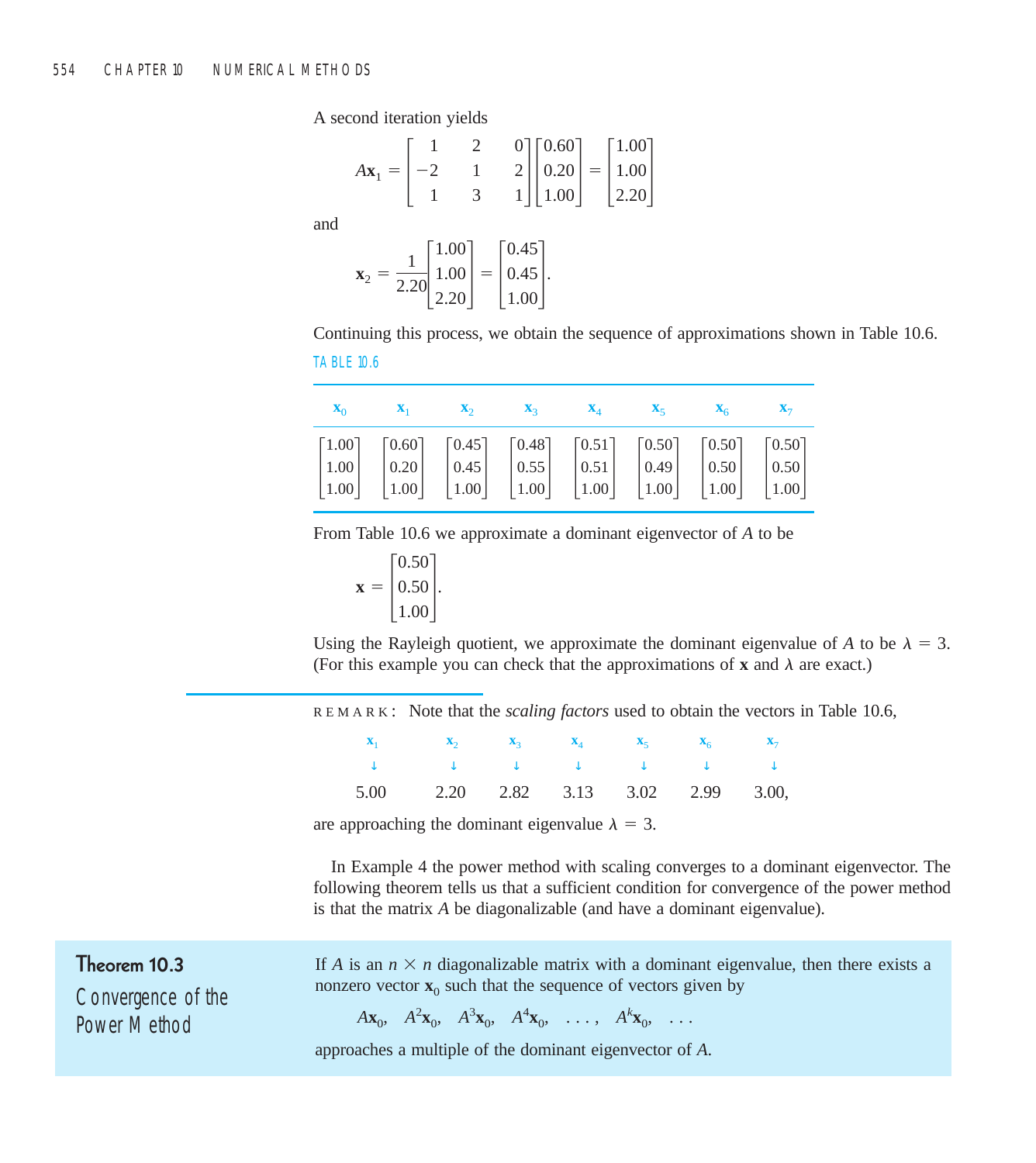**Proof** Since *A* is diagonalizable, we know from Theorem 7.5 that it has *n* linearly independent eigenvectors  $\mathbf{x}_1, \mathbf{x}_2, \dots, \mathbf{x}_n$  with corresponding eigenvalues of  $\lambda_1, \lambda_2, \dots, \lambda_n$ . We assume that these eigenvalues are ordered so that  $\lambda_1$  is the dominant eigenvalue (with a corresponding eigenvector of  $\mathbf{x}_1$ ). Because the *n* eigenvectors  $\mathbf{x}_1, \mathbf{x}_2, \ldots, \mathbf{x}_n$  are linearly independent, they must form a basis for  $R<sup>n</sup>$ . For the initial approximation  $\mathbf{x}_0$ , we choose a nonzero vector such that the linear combination

$$
\mathbf{x}_0 = c_1 \mathbf{x}_1 + c_2 \mathbf{x}_2 + \cdots + c_n \mathbf{x}_n
$$

has nonzero leading coefficients. (If  $c_1 = 0$ , the power method may not converge, and a different  $\mathbf{x}_0$  must be used as the initial approximation. See Exercises 21 and 22.) Now, multiplying both sides of this equation by *A* produces

$$
A\mathbf{x}_0 = A(c_1\mathbf{x}_1 + c_2\mathbf{x}_2 + \cdots + c_n\mathbf{x}_n)
$$
  
=  $c_1(A\mathbf{x}_1) + c_2(A\mathbf{x}_2) + \cdots + c_n(A\mathbf{x}_n)$   
=  $c_1(\lambda_1\mathbf{x}_1) + c_2(\lambda_2\mathbf{x}_2) + \cdots + c_n(\lambda_n\mathbf{x}_n)$ .

Repeated multiplication of both sides of this equation by *A* produces

$$
A^k \mathbf{x}_0 = c_1(\lambda_1^k \mathbf{x}_1) + c_2(\lambda_2^k \mathbf{x}_2) + \cdots + c_n(\lambda_n^k \mathbf{x}_n),
$$

which implies that

$$
A^k \mathbf{x}_0 = \lambda_1^k \bigg[ c_1 \mathbf{x}_1 + c_2 \bigg( \frac{\lambda_2}{\lambda_1} \bigg)^k \mathbf{x}_2 + \cdots + c_n \bigg( \frac{\lambda_n}{\lambda_1} \bigg)^k \mathbf{x}_n \bigg].
$$

Now, from our original assumption that  $\lambda_1$  is larger in absolute value than the other eigenvalues it follows that each of the fractions

$$
\frac{\lambda_2}{\lambda_1}, \frac{\lambda_3}{\lambda_1}, \ldots, \frac{\lambda_n}{\lambda_1}
$$

is less than 1 in absolute value. Therefore each of the factors

$$
\left(\frac{\lambda_2}{\lambda_1}\right)^k
$$
,  $\left(\frac{\lambda_3}{\lambda_1}\right)^k$ , ...,  $\left(\frac{\lambda_n}{\lambda_1}\right)^k$ 

must approach 0 as *k* approaches infinity. This implies that the approximation

$$
A^k \mathbf{x}_0 \approx \lambda_1^k c_1 \mathbf{x}_1, \quad c_1 \neq 0
$$

improves as *k* increases. Since  $\mathbf{x}_1$  is a dominant eigenvector, it follows that any scalar multiple of  $\mathbf{x}_1$  is also a dominant eigenvector. Thus we have shown that  $A^k \mathbf{x}_0$  approaches a multiple of the dominant eigenvector of *A*.

$$
|\lambda_1| > |\lambda_2| \geq |\lambda_3| \geq \ldots \geq |\lambda_n|,
$$

The proof of Theorem 10.3 provides some insight into the rate of convergence of the power method. That is, if the eigenvalues of *A* are ordered so that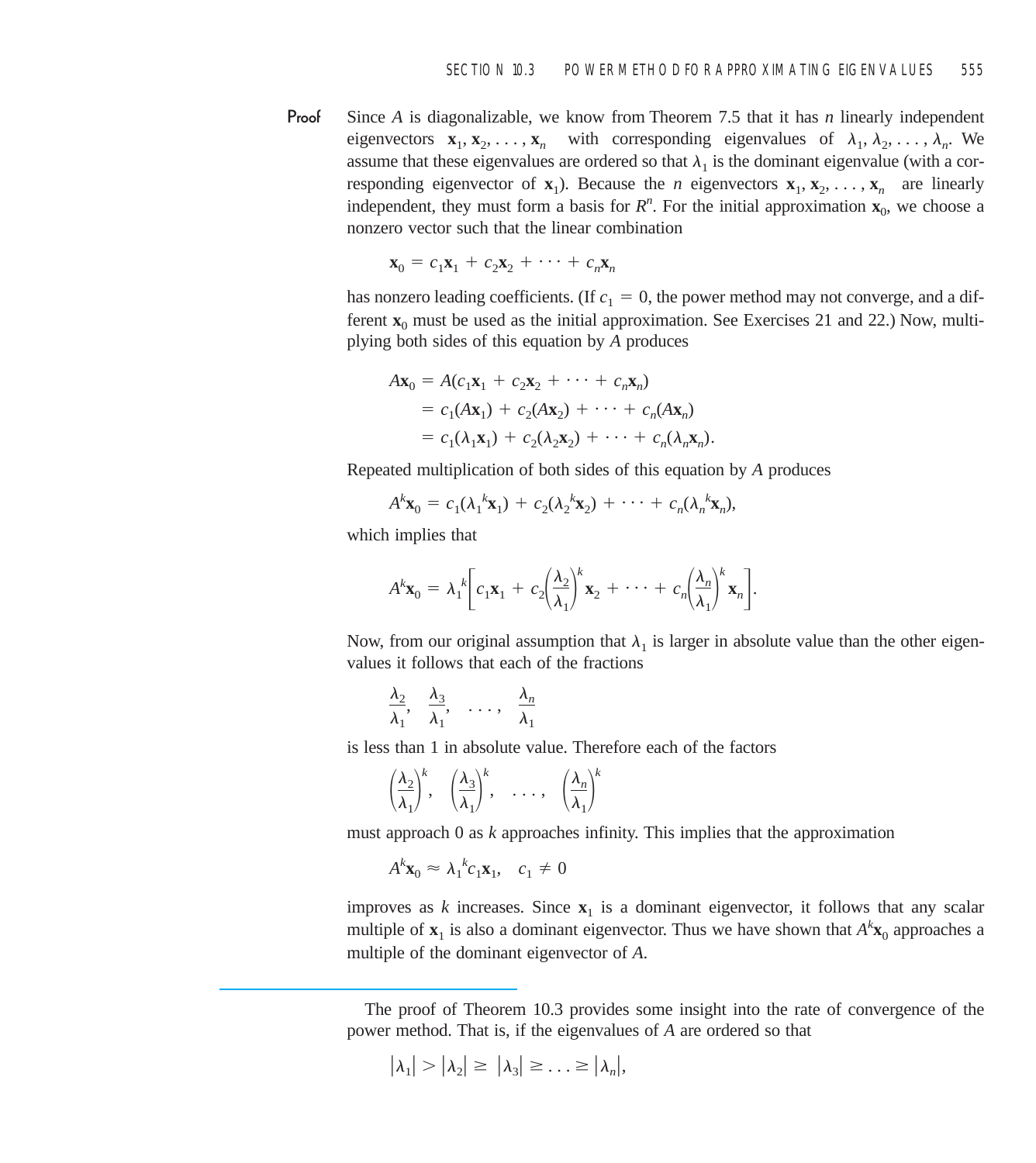then the power method will converge quickly if  $|\lambda_2| / |\lambda_1|$  is small, and slowly if  $|\lambda_2| / |\lambda_1|$  is close to 1. This principle is illustrated in Example 5.

#### **EXAMPLE 5** *The Rate of Convergence of the Power Method*

(a) The matrix

$$
A = \begin{bmatrix} 4 & 5 \\ 6 & 5 \end{bmatrix}
$$

has eigenvalues of  $\lambda_1 = 10$  and  $\lambda_2 = -1$ . Thus the ratio  $|\lambda_2| / |\lambda_1|$  is 0.1. For this matrix, only four iterations are required to obtain successive approximations that agree when rounded to three significant digits. (See Table 10.7.)



| $\mathbf{x}_0$ | $\mathbf{X}_1$ | $\mathbf{X}_2$ | $\mathbf{X}_2$                                                                                                                                                                                                                             | $\mathbf{X}_A$ |
|----------------|----------------|----------------|--------------------------------------------------------------------------------------------------------------------------------------------------------------------------------------------------------------------------------------------|----------------|
|                |                |                | $\begin{bmatrix} 1.000 \\ 1.000 \end{bmatrix}$ $\begin{bmatrix} 0.818 \\ 1.000 \end{bmatrix}$ $\begin{bmatrix} 0.835 \\ 1.000 \end{bmatrix}$ $\begin{bmatrix} 0.833 \\ 1.000 \end{bmatrix}$ $\begin{bmatrix} 0.833 \\ 1.000 \end{bmatrix}$ |                |

(b) The matrix

$$
A = \begin{bmatrix} -4 & 10 \\ 7 & 5 \end{bmatrix}
$$

has eigenvalues of  $\lambda_1 = 10$  and  $\lambda_2 = -9$ . For this matrix, the ratio  $|\lambda_2| / |\lambda_1|$  is 0.9, and the power method does not produce successive approximations that agree to three significant digits until sixty-eight iterations have been performed, as shown in Table 10.8.



|                                                                                                                                          | $\mathbf{X}_0$ $\mathbf{X}_1$ $\mathbf{X}_2$ |  |                                                                                                                                          | $X_{66}$ $X_{67}$ $X_{68}$ |  |
|------------------------------------------------------------------------------------------------------------------------------------------|----------------------------------------------|--|------------------------------------------------------------------------------------------------------------------------------------------|----------------------------|--|
| $\begin{bmatrix} 1.000 \\ 1.000 \end{bmatrix} \begin{bmatrix} 0.500 \\ 1.000 \end{bmatrix} \begin{bmatrix} 0.941 \\ 1.000 \end{bmatrix}$ |                                              |  | $\begin{bmatrix} 0.715 \\ 1.000 \end{bmatrix} \begin{bmatrix} 0.714 \\ 1.000 \end{bmatrix} \begin{bmatrix} 0.714 \\ 1.000 \end{bmatrix}$ |                            |  |

In this section we have discussed the use of the power method to approximate the *dominant* eigenvalue of a matrix. This method can be modified to approximate other eigenvalues through use of a procedure called **deflation.** Moreover, the power method is only one of several techniques that can be used to approximate the eigenvalues of a matrix. Another popular method is called the **QR algorithm.**

This is the method used in most computer programs and calculators for finding eigenvalues and eigenvectors. The algorithm uses the *QR*–factorization of the matrix, as presented in Chapter 5. Discussions of the deflation method and the *QR* algorithm can be found in most texts on numerical methods.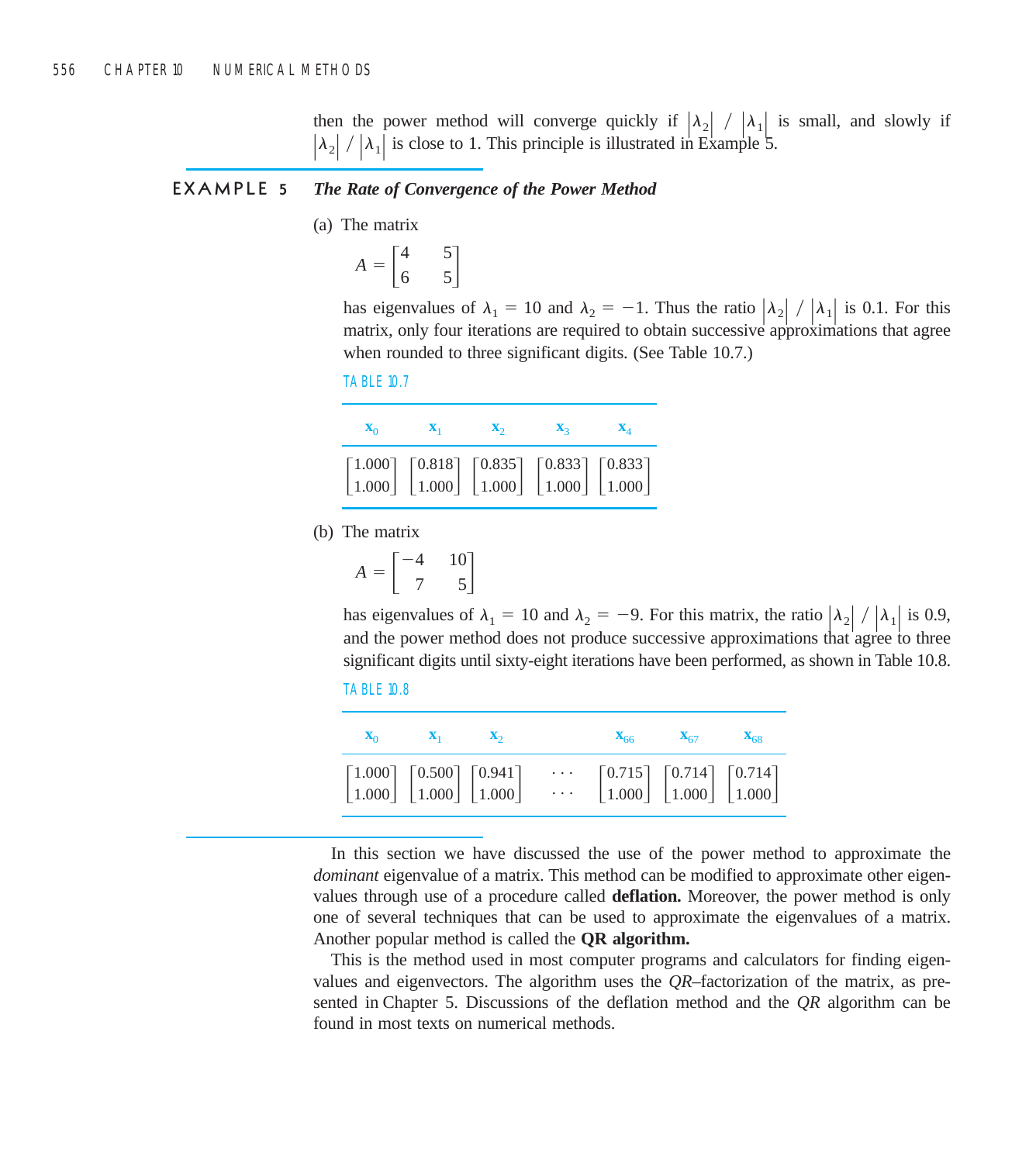### **SECTION 10.3** ❑ **EXERCISES**

In Exercises 1–6, use the techniques presented in Chapter 7 to find the eigenvalues of the given matrix *A*. If *A* has a dominant eigenvalue, find a corresponding dominant eigenvector.

**1.** 
$$
A = \begin{bmatrix} 2 & 1 \\ 0 & -4 \end{bmatrix}
$$
  
\n**2.**  $A = \begin{bmatrix} -3 & 0 \\ 1 & 3 \end{bmatrix}$   
\n**3.**  $A = \begin{bmatrix} 1 & -5 \\ -3 & -1 \end{bmatrix}$   
\n**4.**  $A = \begin{bmatrix} 4 & -5 \\ 2 & -3 \end{bmatrix}$   
\n**5.**  $A = \begin{bmatrix} 2 & 3 & 1 \\ 0 & -1 & 2 \\ 0 & 0 & 3 \end{bmatrix}$   
\n**6.**  $A = \begin{bmatrix} -5 & 0 & 0 \\ 3 & 7 & 0 \\ 4 & -2 & 3 \end{bmatrix}$ 

In Exercises 7–10, use the Rayleigh quotient to compute the eigenvalue  $\lambda$  of *A* corresponding to the given eigenvector **x**.

**7.** 
$$
A = \begin{bmatrix} 4 & -5 \ 2 & -3 \end{bmatrix}
$$
,  $\mathbf{x} = \begin{bmatrix} 5 \ 2 \end{bmatrix}$  **8.**  $A = \begin{bmatrix} 2 & 3 \ 1 & 4 \end{bmatrix}$ ,  $\mathbf{x} = \begin{bmatrix} -3 \ 1 \end{bmatrix}$   
\n**9.**  $A = \begin{bmatrix} 1 & 2 & -2 \ -2 & 5 & -2 \ -6 & 6 & -3 \end{bmatrix}$ ,  $\mathbf{x} = \begin{bmatrix} 1 \ 1 \ 3 \end{bmatrix}$   
\n**10.**  $A = \begin{bmatrix} 3 & 2 & -3 \ -3 & -4 & 9 \ -1 & -2 & 5 \end{bmatrix}$ ,  $\mathbf{x} = \begin{bmatrix} 3 \ 0 \ 1 \end{bmatrix}$ 

 $\overline{C}$  In Exercises 11–14, use the power method with scaling to approximate a dominant eigenvector of the matrix *A*. Start with  $\mathbf{x}_0 = (1, 1)$  and calculate five iterations. Then use  $\mathbf{x}_5$  to approximate the dominant eigenvalue of *A*.

**11.** 
$$
A = \begin{bmatrix} 2 & 1 \\ 0 & -7 \end{bmatrix}
$$
  
\n**12.**  $A = \begin{bmatrix} -1 & 0 \\ 1 & 6 \end{bmatrix}$   
\n**13.**  $A = \begin{bmatrix} 1 & -4 \\ -2 & 8 \end{bmatrix}$   
\n**14.**  $A = \begin{bmatrix} 6 & -3 \\ -2 & 1 \end{bmatrix}$ 

 $\overline{C}$  In Exercises 15–18, use the power method with scaling to approximate a dominant eigenvector of the matrix *A*. Start with  $\mathbf{x}_0 = (1, 1, 1)$  and calculate four iterations. Then use  $\mathbf{x}_4$  to approximate the dominant eigenvalue of *A*.

**15.** 
$$
A = \begin{bmatrix} 3 & 0 & 0 \\ 1 & -1 & 0 \\ 0 & 2 & 8 \end{bmatrix}
$$
 **16.**  $A = \begin{bmatrix} 1 & 2 & 0 \\ 0 & -7 & 1 \\ 0 & 0 & 0 \end{bmatrix}$ 

**17.** 
$$
A = \begin{bmatrix} -1 & -6 & 0 \\ 2 & 7 & 0 \\ 1 & 2 & -1 \end{bmatrix}
$$
 **18.**  $A = \begin{bmatrix} 0 & 6 & 0 \\ 0 & -4 & 0 \\ 2 & 1 & 1 \end{bmatrix}$ 

In Exercises 19 and 20, the given matrix *A* does not have a domi-**C** nant eigenvalue. Apply the power method with scaling, starting with  $\mathbf{x}_0 = (1, 1, 1)$ , and observe the results of the first four iterations.

**19.** 
$$
A = \begin{bmatrix} 1 & 1 & 0 \\ 3 & -1 & 0 \\ 0 & 0 & -2 \end{bmatrix}
$$
 **20.**  $A = \begin{bmatrix} 1 & 2 & -2 \\ -2 & 5 & -2 \\ -6 & 6 & -3 \end{bmatrix}$ 

21. (a) Find the eigenvalues and corresponding eigenvectors of

$$
A = \begin{bmatrix} 3 & -1 \\ -2 & 4 \end{bmatrix}.
$$

- **21.** (b) Calculate two iterations of the power method with scaling, starting with  $\mathbf{x}_0 = (1, 1)$ .
- **21.** (c) Explain why the method does not seem to converge to a dominant eigenvector.

**22.** Repeat Exercise 21 using  $\mathbf{x}_0 = (1, 1, 1)$ , for the matrix

.

$$
A = \begin{bmatrix} -3 & 0 & 2 \\ 0 & -1 & 0 \\ 0 & 1 & -2 \end{bmatrix}
$$

**23.** The matrix **C**

$$
A = \begin{bmatrix} 2 & -12 \\ 1 & -5 \end{bmatrix}
$$

has a dominant eigenvalue of  $\lambda = -2$ . Observe that  $A\mathbf{x} = \lambda \mathbf{x}$ implies that

$$
A^{-1}\mathbf{x} = \frac{1}{\lambda} \mathbf{x}.
$$

Apply five iterations of the power method (with scaling) on  $A^{-1}$  to compute the eigenvalue of A with the smallest magnitude.

**24.** Repeat Exercise 23 for the matrix **C**

$$
A = \begin{bmatrix} 2 & 3 & 1 \\ 0 & -1 & 2 \\ 0 & 0 & 3 \end{bmatrix}.
$$